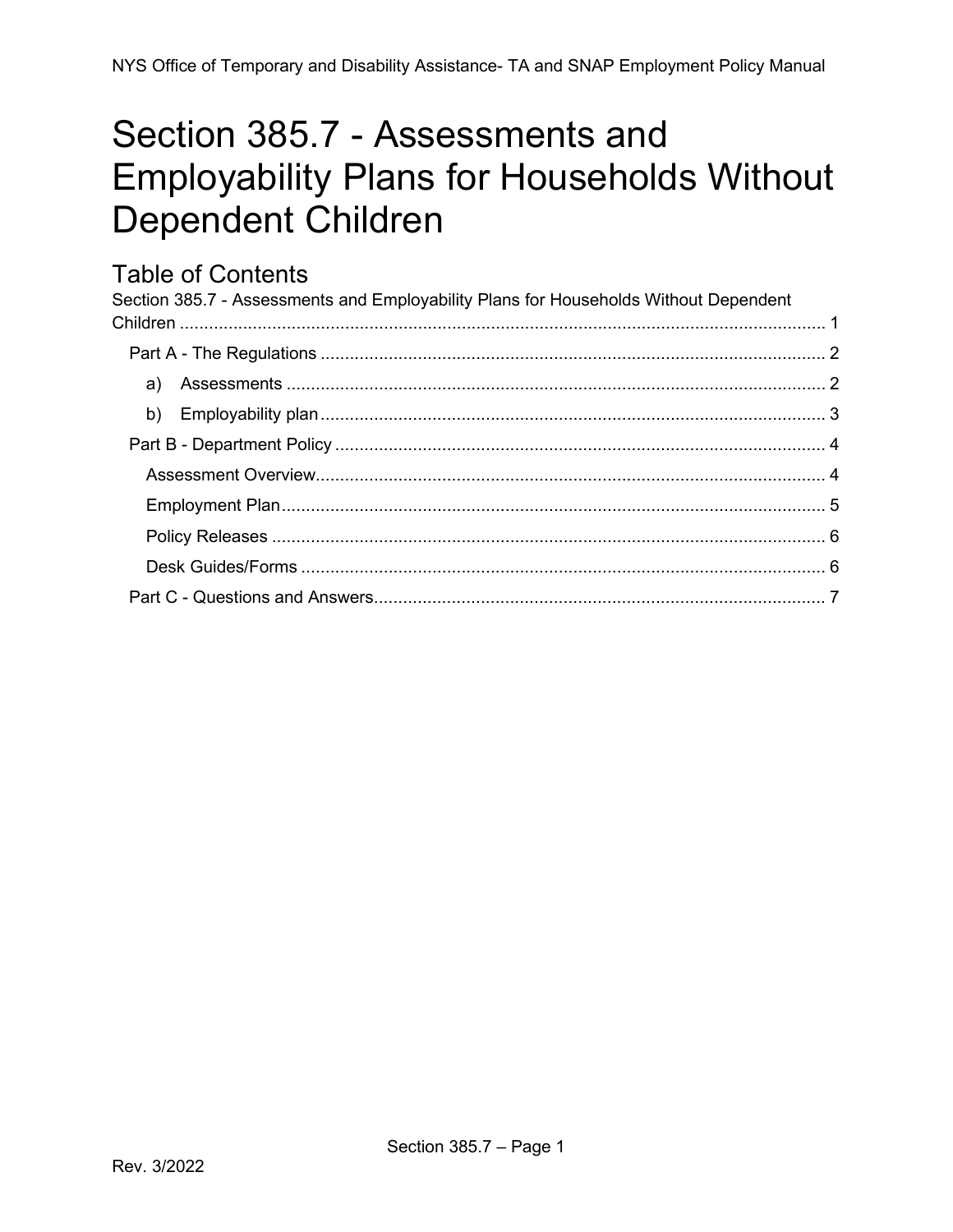## <span id="page-1-0"></span>Part A - The Regulations

#### <span id="page-1-1"></span>a) Assessments

- 1) To the extent that resources are available, the social services official shall conduct an assessment of employability for applicants and recipients in households without dependent children who are not exempt from assignment to work activities in accordance with the provisions of section 385.2 of this Part.
- 2) Such assessment shall be conducted within a reasonable period of time, but in any case shall be conducted within a year following a recipient's application for safety net assistance.
- 3) Such assessment shall include, but not be limited to, a review of the individual's:
	- i) educational level, including literacy and English language proficiency;
	- ii) basic skills proficiency;
	- iii) supportive service needs;
	- iv) skills and prior work experience;
	- v) prior participation in education and training;
	- vi) training and vocational interests; and
	- vii) family circumstances.
- 4) The social services official shall encourage and may require a nonexempt recipient who has not attained a basic literacy level and who is not subject to the educational requirements of section 385.9 of this Part to enroll in a basic literacy program, high school equivalency program or other educational program in combination with other work activities. Any such assignment shall be consistent with the employability plan prepared pursuant to subdivision (b) of this section.

(i) Basic literacy level for purposes of paragraph (4) of this subdivision is defined as a literacy level equivalent to the ninth grade.

(ii) Such basic literacy level for nonexempt recipients of public assistance who have not obtained a high school diploma or the equivalent shall be established based on a test for basic literacy level as determined appropriate by the Education Department.

5) The social services official shall offer the option and may require a nonexempt recipient who has achieved a basic literacy level as defined in subparagraph (4)(i) of this subdivision, but has not attained a high school diploma or the equivalent and who is not subject to the educational requirements of section 385.9 of this Part to enroll in an educational program designed to improve the individual's literacy level and/or prepare the individual for attainment of a high school diploma or the equivalent in combination with other work activities as appropriate. Any such assignment shall be consistent with the employability plan prepared pursuant to subdivision (b) of this section.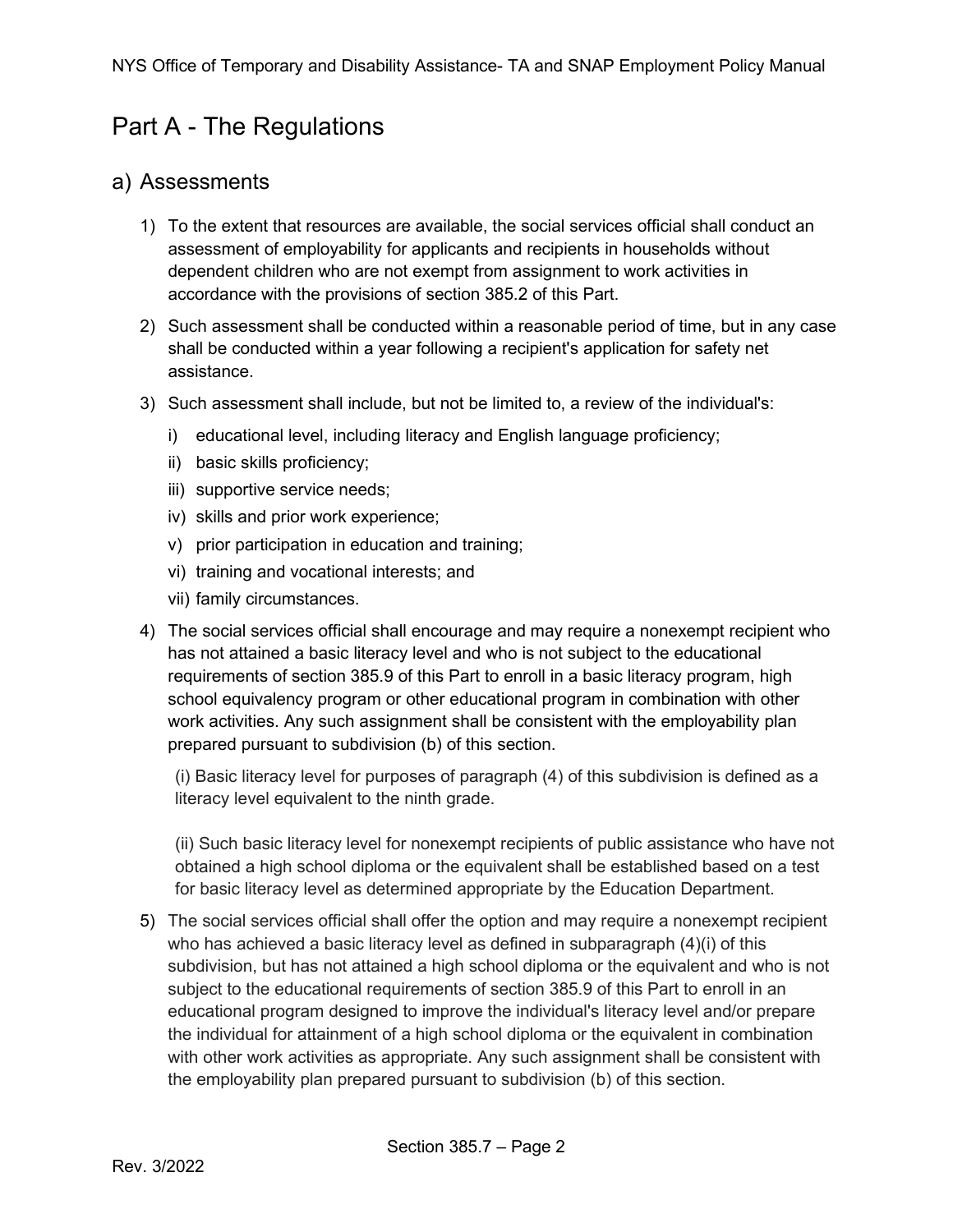- 6) An applicant or recipient may be assigned to work activities in accordance with the provisions of this Part prior to the completion of an assessment.
- 7) Applicants and recipients are required to participate in an assessment as assigned by the social services official.
	- i) An applicant who fails to comply with assessment requirements shall be ineligible for public assistance, provided, however, that the term applicant means the entire applicant household.
	- ii) A recipient who fails to comply with assessment requirements shall be subject to the provisions of sections 385.11 and 385.12 of this Part.

#### <span id="page-2-0"></span>b) Employability plan

- 1) Based upon the assessment required pursuant to this section, an employability plan shall be developed in writing and in consultation with the recipient, which shall set forth:
	- i) services that will be provided, including supportive services;
	- ii) work activities to which the individual will be assigned; and
	- iii) the individual's employment goal.
- 2) The plan shall take into account the individual's:
	- i) supportive service needs;
	- ii) available program resources;
	- iii) local employment opportunities; and
	- iv) if the recipient is assigned to an education program, the appropriateness of the educational activity based on the assessment completed pursuant to subdivision (a) of this section and the recipient's liability for student loans, grants and scholarship awards; and
	- v) the recipient's participation in prior education and training activities.
- 3) Notwithstanding the requirements of paragraph (2) of this subdivision, in developing an employability plan for an individual the social services official must consider the need of the social services district to meet State work activity participation rates before completing an individual's employability plan.

c) The social services official shall use designated trained staff or providers with demonstrated effectiveness in assessment and employability development to prepare the assessments and plans required by this section.

d) Social services officials may provide assessments which are more detailed and comprehensive than required by this section.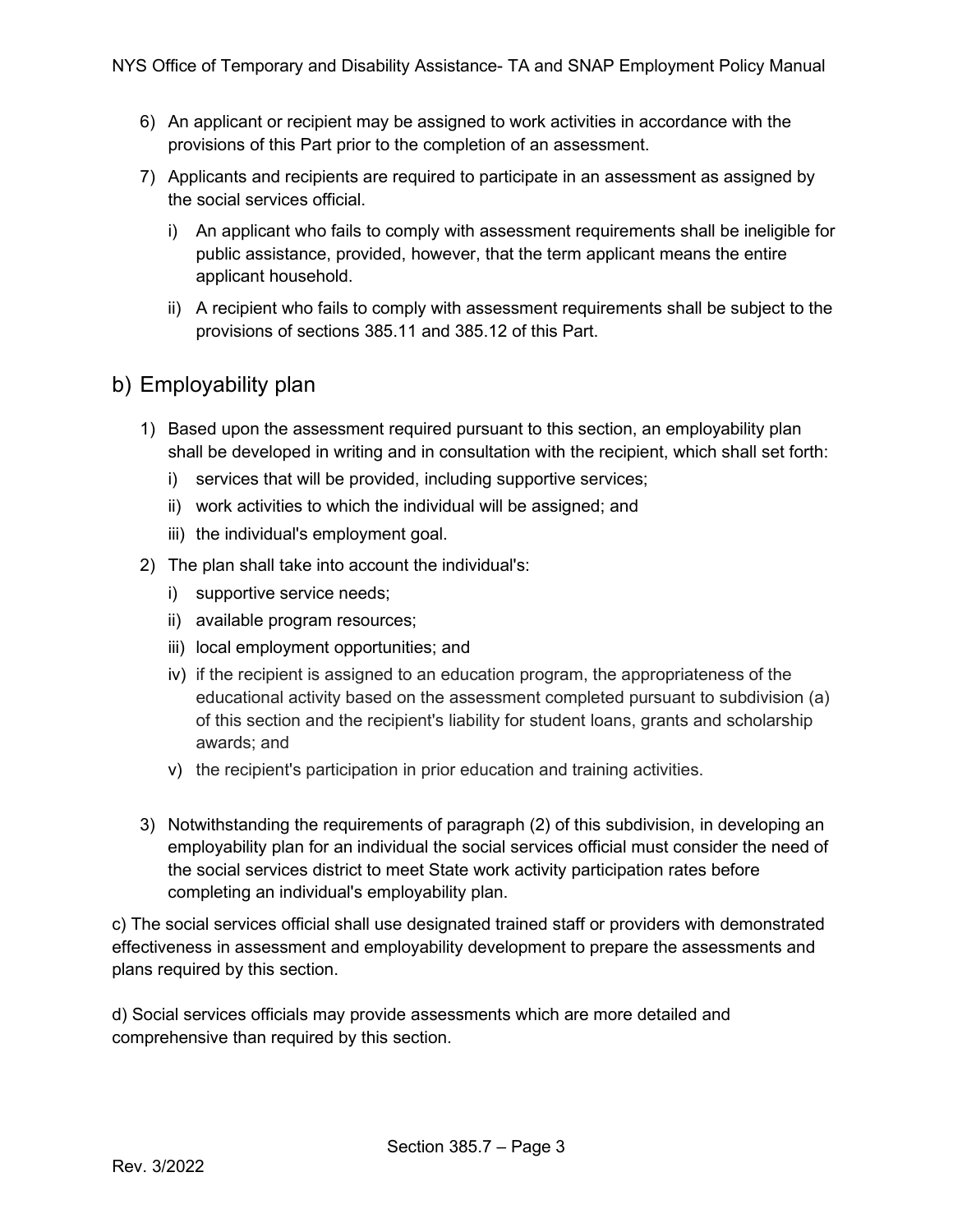## <span id="page-3-0"></span>Part B - Department Policy

#### <span id="page-3-1"></span>Assessment Overview

Districts must assess nonexempt Safety Net Assistance recipients who are part of a household without dependent children within one year of the date of application for safety net assistance. The assessment process includes the requirements of paragraph(a)(3) of the regulations. The district's assessment process must be documented in the local employment plan (see section 385.10).

An employment assessment for all non-exempt adults in households without dependent children is required to be completed no later than a year following the recipient's application for Safety Net Assistance (see SSL §335-a, and 18 NYCRR §385.7) to the extent that resources are available. All adults (exempt and non-exempt) in households without dependent children applying for or receiving Safety Net Assistance may be required to comply with employment assessment requirements.

Districts describe local assessment and employment plan procedures in their Biennial Temporary Assistance and Supplemental Nutrition Assistance Program (SNAP) Employment Plan, including when assessments are conducted and what information they collect. While districts are encouraged to provide assessments that are more detailed and comprehensive than what is required, the regulations list the seven required elements of an assessment at subdivision (a)(3). Assessments must include, at a minimum, a review of an individual's:

- education level, including literacy and English language proficiency;
- basic skills proficiency;
- supportive service needs;
- skills and prior work experience;
- prior participation in education and training;
- training and vocational interests; and
- family circumstances.

As described above, districts are required to complete employment assessments within one year of application for households without dependent children. However, districts are encouraged to complete the employment assessment as soon after an individual has applied for Safety Net Assistance as is practicable and to thereafter reassess individual circumstances and work activity assignments as relevant changes occur, no less frequently than annually. Districts may choose to use the LDSS-4980 *New York State Employment Assessment Tool*, a locally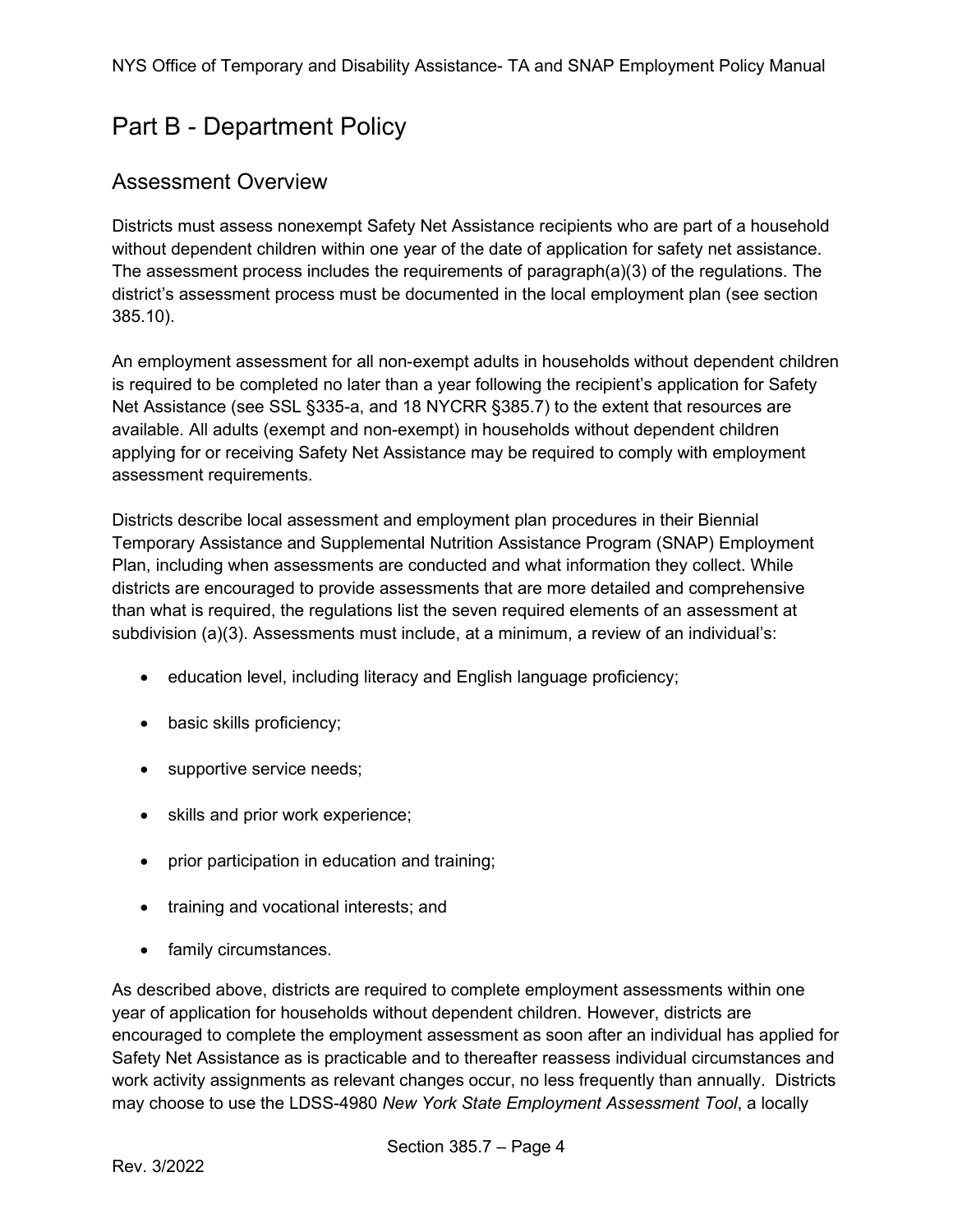developed assessment tool, or the Welfare-to-Work Caseload Management System (WTWCMS) or New York City Work Accountability and You (NYCWAY) assessment functions to record the information gathered during the client assessment. Prior to the completion of the assessment the district may assign the applicant or recipient to work activities.

Districts are strongly encouraged to use WTWCMS to enter assessment and plan information as recommended in 11-ADM-06 *New York State Employment Assessment*. The use of WTWCMS will simplify data entry and will support improved reporting capabilities. Data identifying that the assessment and/or employability plan have been completed is sent from the WTWCMS to the Welfare Reporting and Tracking System (WRTS) database for reporting and tracking purposes. The benefits of utilizing WTWCMS will allow for quick and easy access to client information among staff as needed. When case maintenance is required, updates/changes can be made as needed to family composition, work history and other supportive services. By using WTWCMS, all staff will see the latest updates.

Failure to comply with the assessment may result in non-compliance proceedings and/or sanction. An applicant who fails to comply with assessment requirements shall be ineligible for Safety Net Assistance. A recipient who fails to comply with assessment requirements shall be subject to the provisions of sections 385.11 and 385.12.

### <span id="page-4-0"></span>Employment Plan

Based on the assessment, a written employment plan should be developed in consultation with the client and should reflect the individual's preferences whenever possible, consistent with the assessment.

An employment plan is developed for each individual that is assessed but in determining work activity assignments, the social services district must give priority to the needs of the district to meet the prescribed participation rate. Districts may choose to use the LDSS-4978 *New York State Employment Plan*, a locally developed plan or the WTWCMS or NYCWAY employment plan functions to facilitate the use of information collected through the employment assessment to develop appropriate employment plans intended to help individuals achieve economic independence through employment.

The employment plan is composed of seven sections and addresses all of the required employment plan elements including the supportive services the district will provide, the work activity assignment(s) and the individual's employment goal. Additionally, the LDSS-4978 *New York State Employment Plan* includes a section to summarize an individual's challenges and barriers as determined through the employment assessment and describe how the barriers are to be addressed. The Outcomes and Client Activity Assignment(s) sections record the actions taken once the employment assessment and employment plan have been completed, including recording why an individual's preferences could not be accommodated, if applicable.

Assignments to work activities must be made at district discretion after considering the ability of the district to attain its participation rate. If the recipient's preferences cannot be accommodated in the employment plan, the plan should record the reasons why. The district does not necessarily need client agreement with the finished plan but should strive to accommodate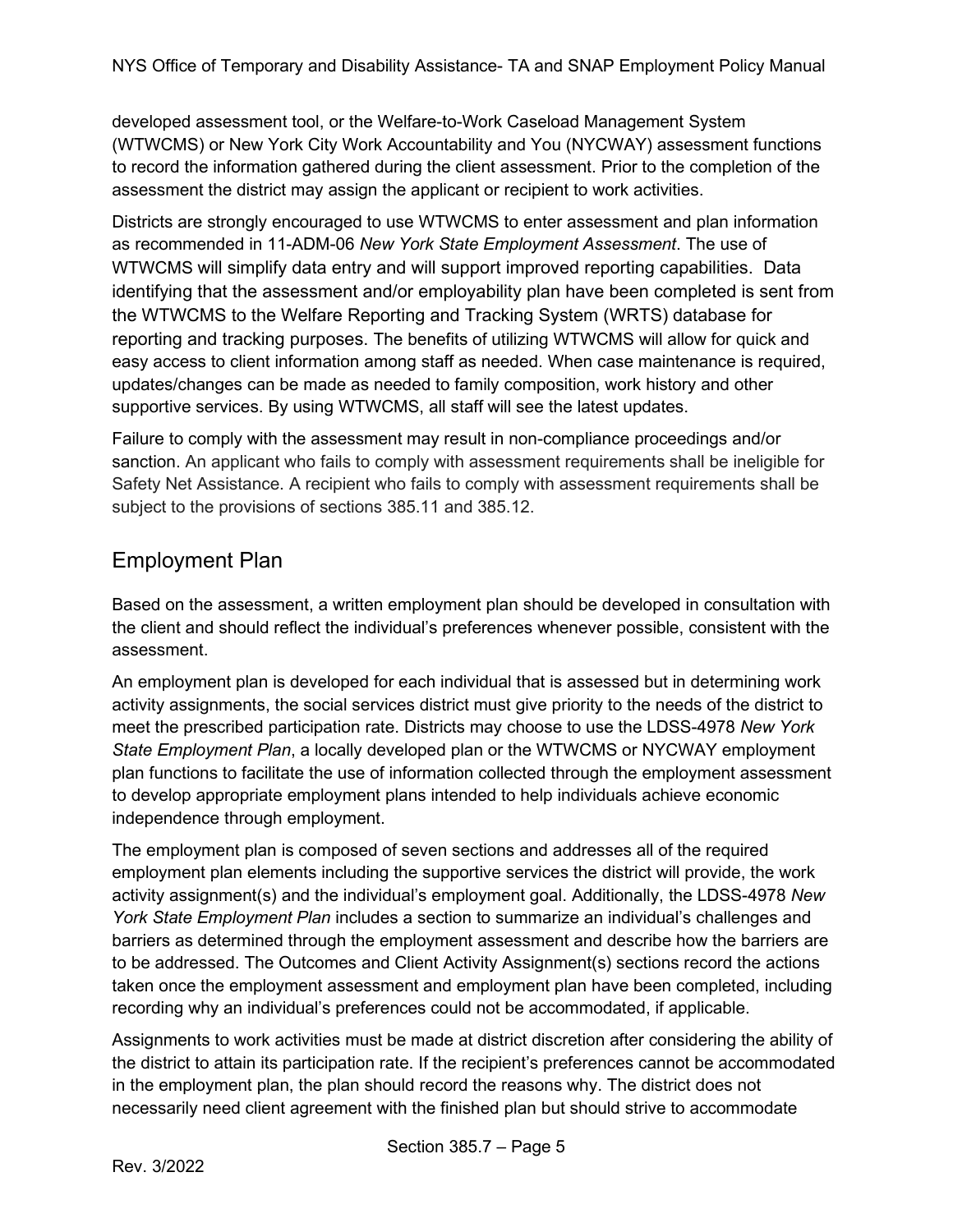client preferences where appropriate in order to increase client's success with meeting plan goals. The employment plan can be changed as needed as long as the local district informs the client in writing.

#### <span id="page-5-0"></span>Policy Releases

- 11-ADM-06: New York State Employment Assessment
- 09-INF-20: Countability of Job Search and Job Readiness Training Activities
- 09-ADM-14: Employment Assessments for Exempt Public Assistance Applicants and Recipients in Households Without Dependent Children
- [09-ADM-16:](http://otda.ny.gov/policy/directives/2009/ADM/09-ADM-16.pdf) Enrollments in Educational Activities for Nonexempt Public Assistance Applicants and Recipients

#### <span id="page-5-1"></span>Desk Guides/Forms

- LDSS[-4978 New York State Employment Plan](http://otda.state.nyenet/ldss_eforms/eforms/4978.pdf)
- LDSS[-4979 New York State Employment Assessment And Employment Plan Guide](http://otda.state.nyenet/ldss_eforms/eforms/4979.pdf)
- [LDSS-4926](http://otda.state.nyenet/ldss_eforms/eforms/4926.pdf)  Employability Code Desk Guide SNA non-Moe
- <span id="page-5-2"></span>• 10-INF-10 Temporary Assistance and Employment Program Requirements for Individuals 18 to 21 Years Old Residing With Their Parents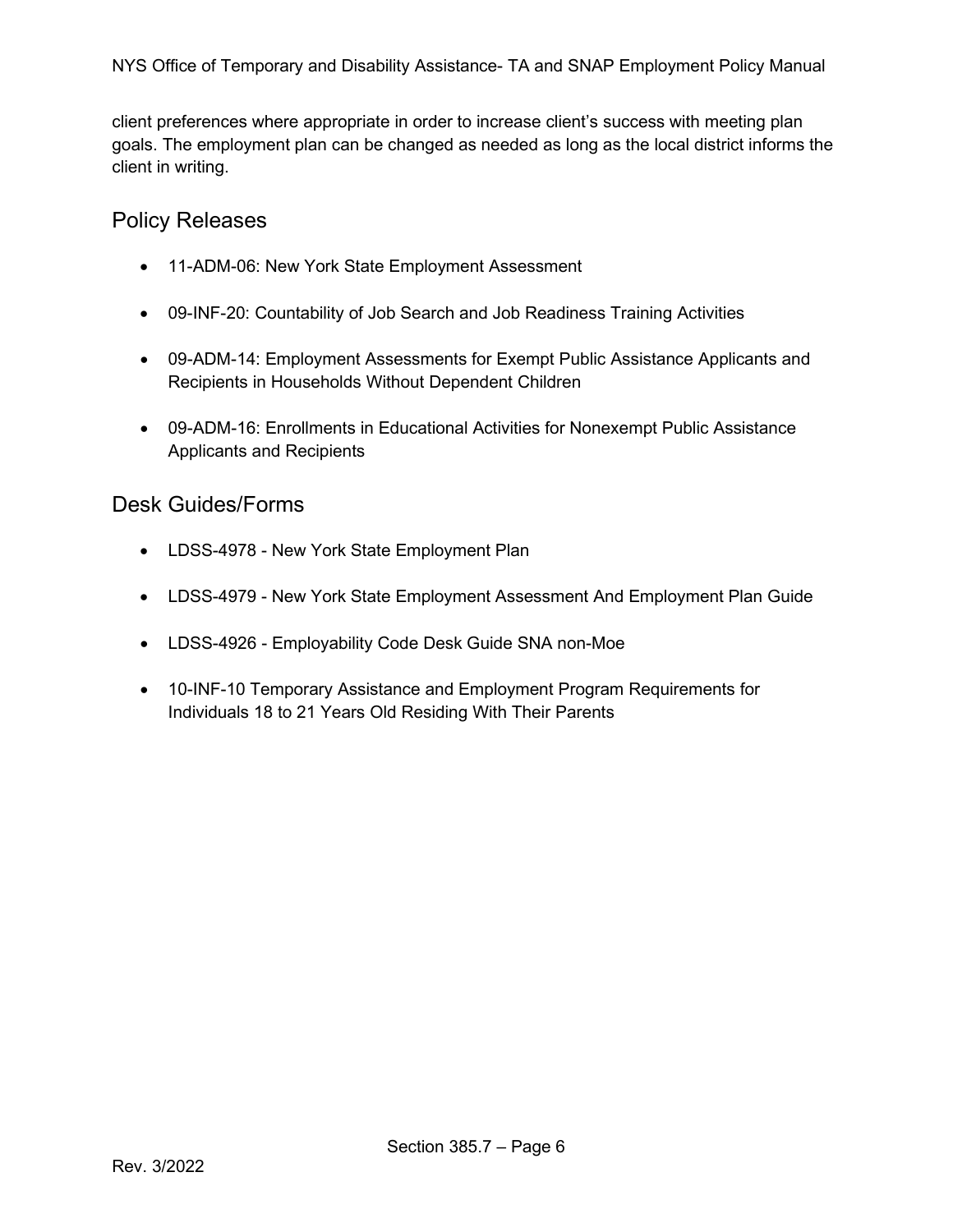## Part C - Questions and Answers

- Q.1 Can the district sanction an individual who refuses to comply with a work activity assigned in accordance with the employment plan, e.g., basic education, but who is willing to do another work activity, such as work experience?
- A.1 Yes. If the district determines that the individual needs the activity assigned to reach selfsufficiency or the assignment is necessary in meeting the district's participation rate, then it can sanction the individual for refusing or failing to comply with the assignment. Of course, the procedure for conciliation must be followed (Section 385.11).
- Q.2 What happens to an applicant or recipient who fails willfully and without good cause to attend an assessment?
- A.2 Failure to comply with applicant assessment requirements results in denial of the TA application for the household. No conciliation is required. However, in those instances where the individual who failed to comply with applicant assessment requirements is not a legally responsible relative of another member of the assistance unit, only the individual should be denied (individual ineligible) TA. TA eligibility for the remaining household should be determined consistent with existing procedures. For example, a 19 year old individual who is residing with his/her parent and fails to comply with applicant assessment would be denied TA benefits, but the district would still determine the eligibility of the remaining household members who applied for TA. A TA recipient who fails to comply with an employment assessment must be offered conciliation and would be subject to an employment sanction in accordance with 18 NYCRR §385.12, in those instances where the district determines that the individual willfully and without good cause failed to comply with employment assessment requirements.

Note: Unlike other employment sanctions which result in a prorata reduction in TA benefits, the change in TA benefits for the household when a non-legally responsible individual willfully and without good cause refuses or fails to comply with TA employment requirements other than applicant assessment or applicant job search would be an incremental reduction to remove the noncompliant individual from the TA budget. The district must notify the household of the employment sanction and the individual would be sanctioned from TA in accordance with the sanction progression for households with dependent children, if the household includes a dependent child or the sanction progression for households without dependent children, if the household does not include a dependent child as identified in 18 NYCRR §385.12. Essential persons receiving TA as part of a Family Assistance case would be considered to be residing in a household with dependent children for the purpose of determining the TA sanction progression under 18 NYCRR 385.12. A recipient who fails to comply with an assessment requirement is subject to the same conciliation and sanction as one who fails to comply with other work activity requirements.

Q.3 Are districts permitted to conduct an employment assessment by telephone if conducting an in-person assessment is not feasible?